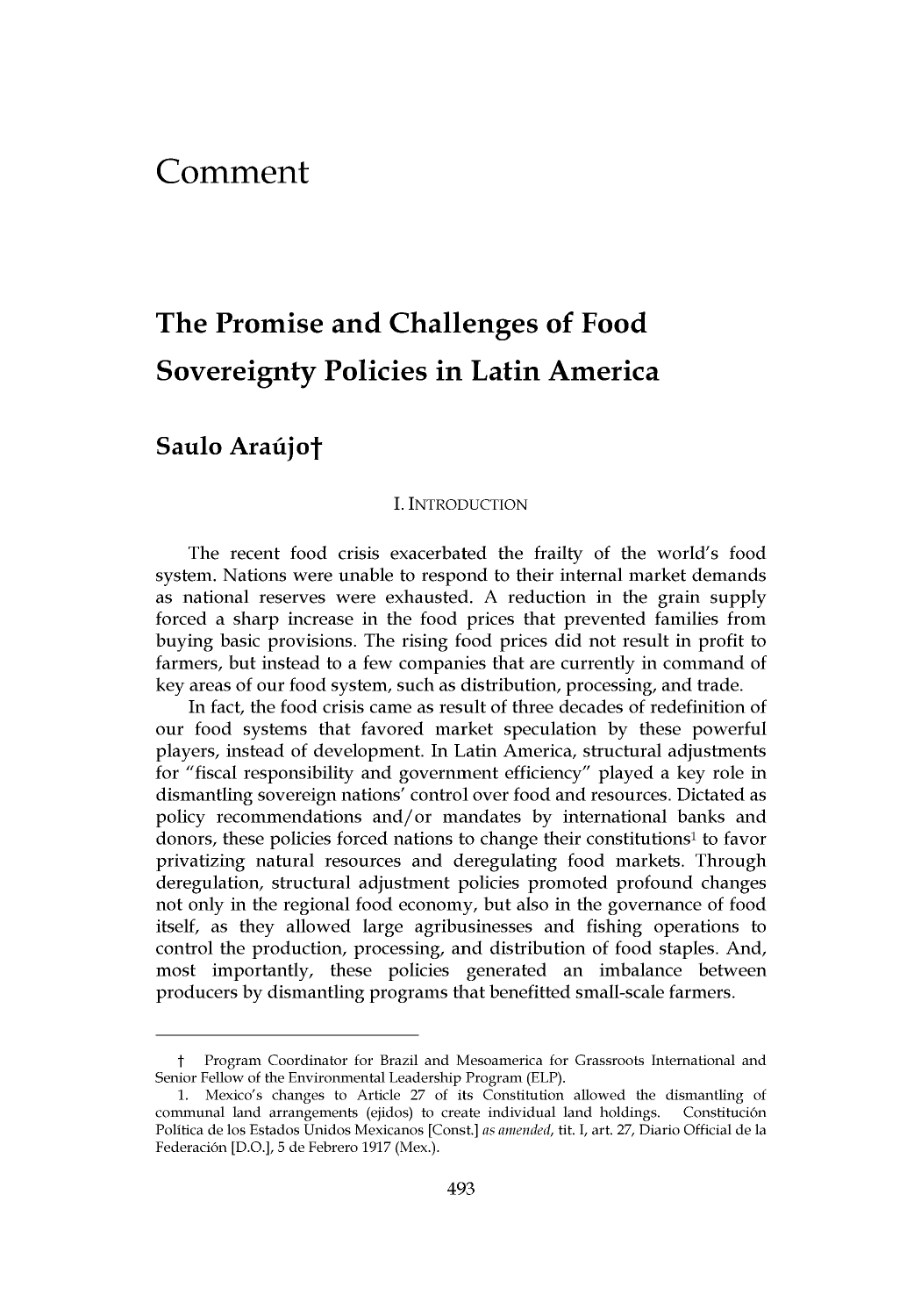After three decades of neoliberal doctrine, a handful of Latin American nations have been gradually applying a new policy framework based on food sovereignty, a concept that reclaims local governance over land, water, seeds, and food. Contrary to past policies, the fundamental premise of the food sovereignty framework is that local communities have the right to grow their own food as well as to decide their own food policies.<sup>2</sup> Food sovereignty policies work to rebuild food reserves, strengthen small-scale agriculture, and protect food staples from market speculation. They also protect peasant and indigenous communities' resource rights, including traditional knowledge and genetic resources. In sum, food sovereignty policies contend with the principles of privatization of natural resources, industrialization of food production and harvesting, and wealth accumulation at the expense of the right to food.

This shift toward food sovereignty is embodied in several pieces of international law that emphasize the right to food, such as the United Nations Declaration of Human Rights of 1944,<sup>3</sup> the United Nations Declaration of Indigenous Rights of  $2007<sup>4</sup>$  and the International Convention of Economic, Cultural, and Social Rights of **2008.5** This growing body of international law has supported the drafting of national food sovereignty laws and government programs in Latin America. Countries such as Venezuela, Ecuador, Nicaragua, Bolivia, and, more recently, Brazil, have incorporated the right to food into their respective constitutions.<sup>6</sup> With the exception of Brazil, these countries have taken a step forward **by** expressly including the concept of "food sovereignty" in their national laws as an overarching goal in the mission to accomplish the right to food.

Incompatible with a one-size-fits-all solution, the path to food sovereignty varies in Latin America. As a development paradigm, food sovereignty embodies a new framework that tackles issues of trade and production. Far from being an exhaustive analysis on this topic, this paper offers a snapshot of the complexity of the issues surrounding the implementation of food sovereignty policies, especially as related to the

<sup>2.</sup> **ANNETTE** AURELIE DESMARAIS, **LA** VIA CAMPESINA: **GLOBALIZATION AND** THE POWER OF **PEASANTS (2007);** ERIC HOLT-GIMENEZ **ET AL.,** FOOD REBELLIONS! CRISIS **AND** THE **HUNGER** FOR JUSTICE **86 (2009).**

**<sup>3.</sup>** Declaration of Human Rights art. **25, G.A.** Res. **217A,** at **71. U.N.** GAOR, **3d** Sess., 1st plen. Mtg., **U.N.** Doc **A/810** (Dec. 12, 1948).

<sup>4.</sup> Declaration of the Rights of Indigenous Peoples, **G.A.** Res. **61/295 U.N.** Doc. A/Res/61/295 (Oct. 2, **2007).**

**<sup>5.</sup>** International Covenant on Economic, Social and Cultural Rights, art. **11, F.A.** Res. 2200 (XXI), **U.N.** GAOR, Supp. No. **16, U.N.** Doc. **A/6316** (Dec. **16, 1966).**

**<sup>6.</sup>** Constitucion de la Republica Bolivariana de Venezuela, tit. VI, ch. **I,** art. **305,** *as amended,* Gaceta Oficial, **30** de Diciembre de **1999** (Venez.), *available at* http://pdba.georgetown.edu/Constitutions/Venezuela/ven 1999.html; Constitucion de **2008,** tit. VI, ch. III, art. **281-82,** Septiembre de **2008** (Ecuador), *available at* http://www.asembleanacional.gov.ec/documentos/constitucion-de-bolsilb.pdf;

Constitucion Politica de la Republica de Nicaragua [Cn.] [Constitution] tit. IV, ch. III, art. **63,** La Gaceta **[L.G.] 9** Jan. **1987,** *available at* http://pdba.georgetown.edu/Constitutions/Nica/nica05.html; Nueva Constitucion Politica del Estado, tit. **III,** Octubre de **2008** (Bol.), *available at* http://www.presidencia.gob.bo/download/constitucion.pdf.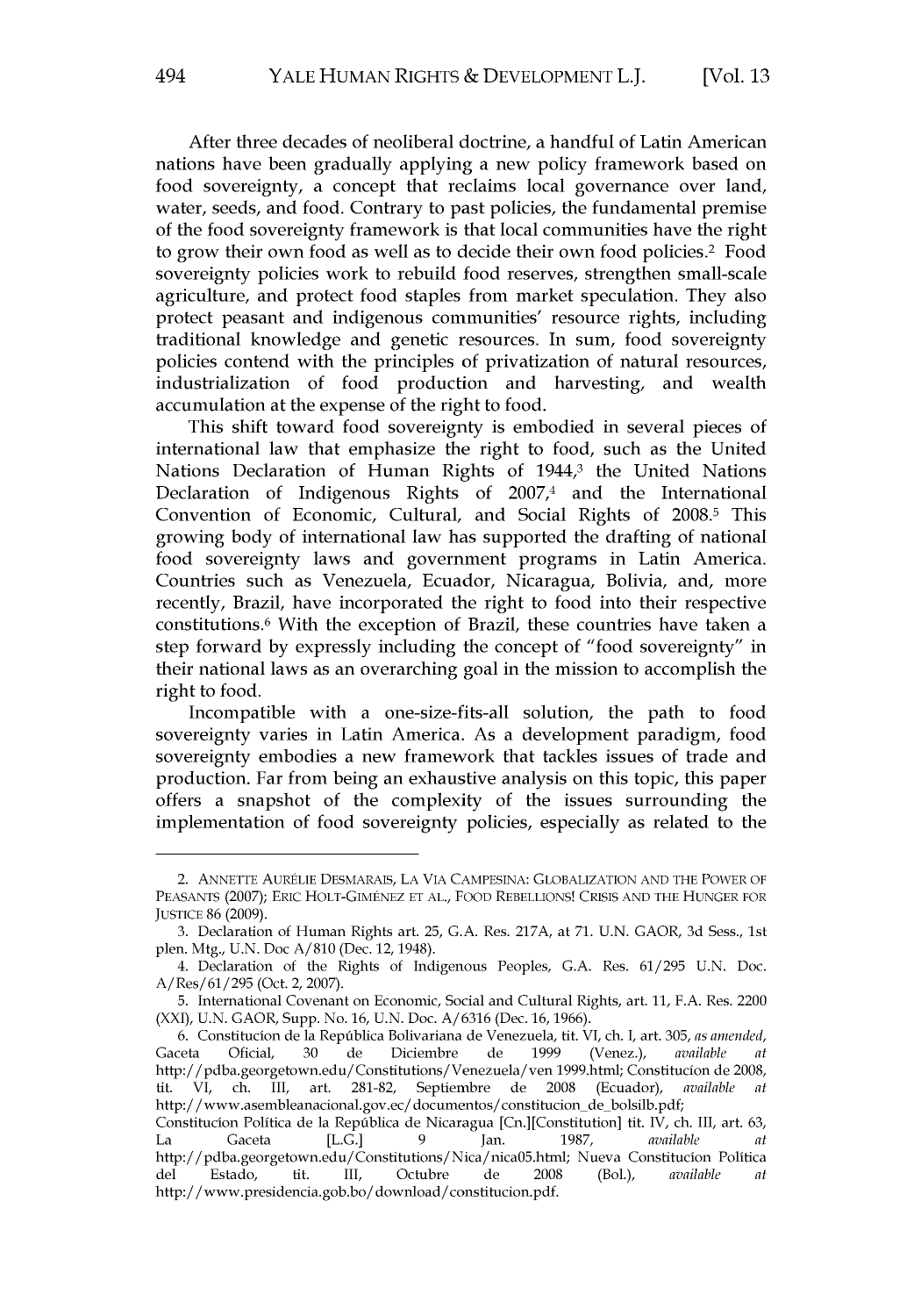current trade development practices that have affected land tenure of peasants and indigenous people in Latin America. The following discussion of food policies in Brazil, Nicaragua, and Bolivia highlights the current trend in new food policies and the challenges these countries face in overcoming past development policies.

#### II. THE POLITICAL **CONTEXT** OF FOOD SOVEREIGNTY **IN LATIN** AMERICA

Recent political changes in Latin America resulted from the failure of neo-liberal policies that pushed millions to extreme poverty. Past economic policies not only widened the social and economic gap, but also reduced nations' power over policies for the region. In contrast, the majority of the newly elected governments have advocated for a political platform based on regional sovereignty.7 In reality, the "wave of change" in Latin America represents a movement towards long-term policy instead of profound, short-term, and frequently devastating, economic changes. In this political context, it is important to understand that the implementation of new food sovereignty policies in the region will depend on the extent to which nations are invested in making macroeconomic changes in the long run. Currently, few governments have embraced an overall change in their economic policies and thus little has been accomplished towards food sovereignty. As described in the next Part, Bolivia seems to have defined a broader policy agenda based on food sovereignty. Still, it is too early to know about the effects of such policies on the trade of agricultural products.

In the long run, the main challenges of food sovereignty policies in Latin America are the current economic policies, mostly favoring large agribusinesses, that have generated economic dependency on a few players, widened the social and economic gaps between rich and poor, and jeopardized the right to food of millions. In the perspective of food sovereignty, Latin American nations will need to shift the focus of their economic policies to better address the primary needs of their citizens. Changes in the economic policies would require, but would not be limited to, **(1)** larger investments in small-scale farming communities; (2) more effective antitrust laws and regulations to dismantle monopolies in the food system; **(3)** protection of resource rights of peasants and indigenous people; (4) review of the terms of outstanding loans from the World Bank, International Monetary Fund, the InterAmerican Development Bank and other financial institutions; and **(5)** challenging adherence to "fiscal responsibility" policies, which depleted financial reserves and dismantled rural development programs such as housing, loans for agriculture and

*<sup>7.</sup>* See, *e.g.,* Conn Hallinan, *Latin Anerica's New Consensus,* FOREIGN POL. IN Focus, Oct. **29, 2008,** http://www.globalpolicy.org/nations-a-states/political-integration-and-nationalsovereignty-3-22/30550.html; Humberto Marquez, *South Anerica: Leaders Seek Regional Energy*

*Sovereignty,* INTER PRESS SERVICE NEws **AGENCY,** Apr. **16, 2007,**

http://ipsnews.net/news.asp?idnews=37367; *South A merican Nations Create Union to Boost integration,* XINHUANET, May **23, 2008,**

http://www.globalpolicy.org/component/content/article/173/30545.html.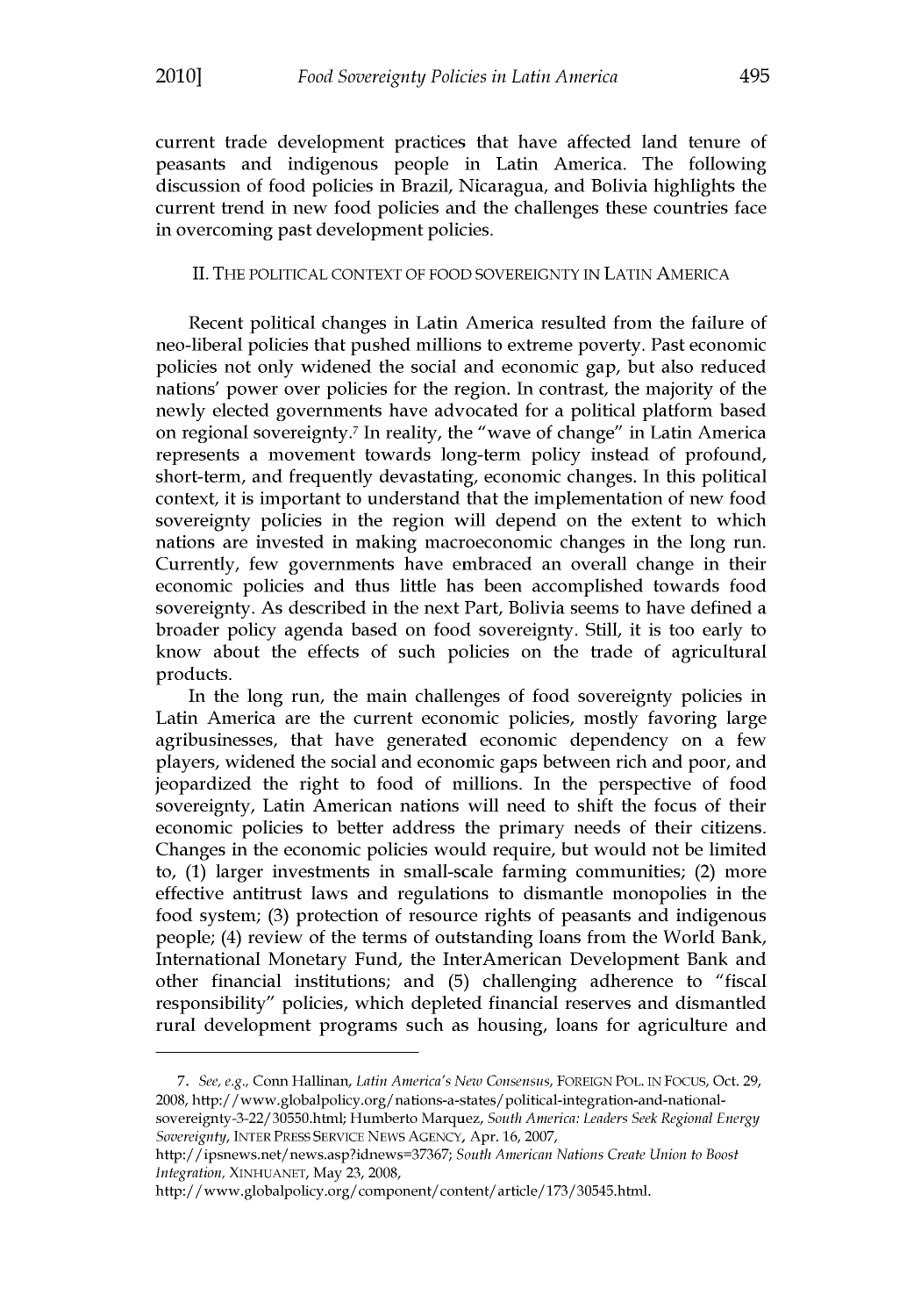artisanal fishing, technical assistance, and health care programs. To accomplish food sovereignty and honor the right to food of rural and urban families, nations must rebuild these forsaken programs to revitalize peasant agriculture and local food markets. The actual increase in government spending on food and small scale agriculture still comprises a small fraction of the investments and tax benefits offered to large agribusinesses. Without programs and investments for small scale farmers, a new global food economy based on sustainable small scale farming and food sovereignty cannot be established.

The growing privatization of resources has weakened local food systems **by** diverting land and water to the production of agricultural commodities for export. In order to accomplish food sovereignty, nations will need to implement new regulations on land ownership to curb the growing problem of land grabbing **by** international investors, in addition to agrarian reform programs to address the land rights of peasants and indigenous communities. With the economic meltdown of Wall Street, eager investors poured billions of dollars of their assets into agribusinesses.<sup>8</sup> This process fueled a gold rush on agricultural commodities, such as agrofuel plantations. Brazil, well-positioned to accommodate such investments, has facilitated the expansion of new agribusinesses, which has resulted in the displacement of peasants and indigenous people.<sup>9</sup>

Economic liberalism embodied in free trade agreements such as the Dominican Republic-Central America-United States Free Trade Agreement (CAFTA-DR) has prevented nations from fully realizing their plans for food sovereignty. <sup>10</sup>**By** definition, food sovereignty cannot be accomplished under the current terms of the free trade agreements. For countries whose economy is largely based on agricultural exportation, such as Nicaragua, "free" trade exacerbates the inequalities between small farmers and large agribusinesses, and favors only the development of powerful national and international market players. The proposed reduction of tariffs on foreign agricultural products, for instance, has only benefited the expansion of international agribusinesses. Agricultural workers and small-scale farmers have in fact received few, if any, of the benefits promised **by** the agreements.

Despite these enormous challenges, food sovereignty policies have drawn financial and political support from new collaborations between

**<sup>8.</sup>** SHEPARD **DANIEL & ANURADHA** MITTAL, **OAKLAND INST.,** THE GREAT **LAND** GRAB: **RUSH** FOR WORLD'S FARMLAND THREATENS FOOD SECURITY FOR THE POOR 4-5 **(2009),** *available at* http://www.oaklandinstitute.org/pdfs/LandGrab-final-web.pdf.

**<sup>9.</sup>** Saulo Araujo **&** Lilian Autler, *Brazilian Activists Weigh in on U.S. Environmental Policy,* Apr. **29, 2009,** http://www.grassrootsonline.org/news/articles/brazilian-activists-weigh-usenvironmental-policy (last visited Apr. **13,** 2010).

**<sup>10.</sup>** The Dominican Republic-Central America-United States Free Trade Agreement (CAFTA-DR), Aug. **5,** 2004, 119 Stat. 462, 43 I.L.M. 514, *available at*

http://www.ustr.gov/trade-agreements/free-trade-agreements/cafta-dr-dominicanrepublic-central-america-fta/final-text.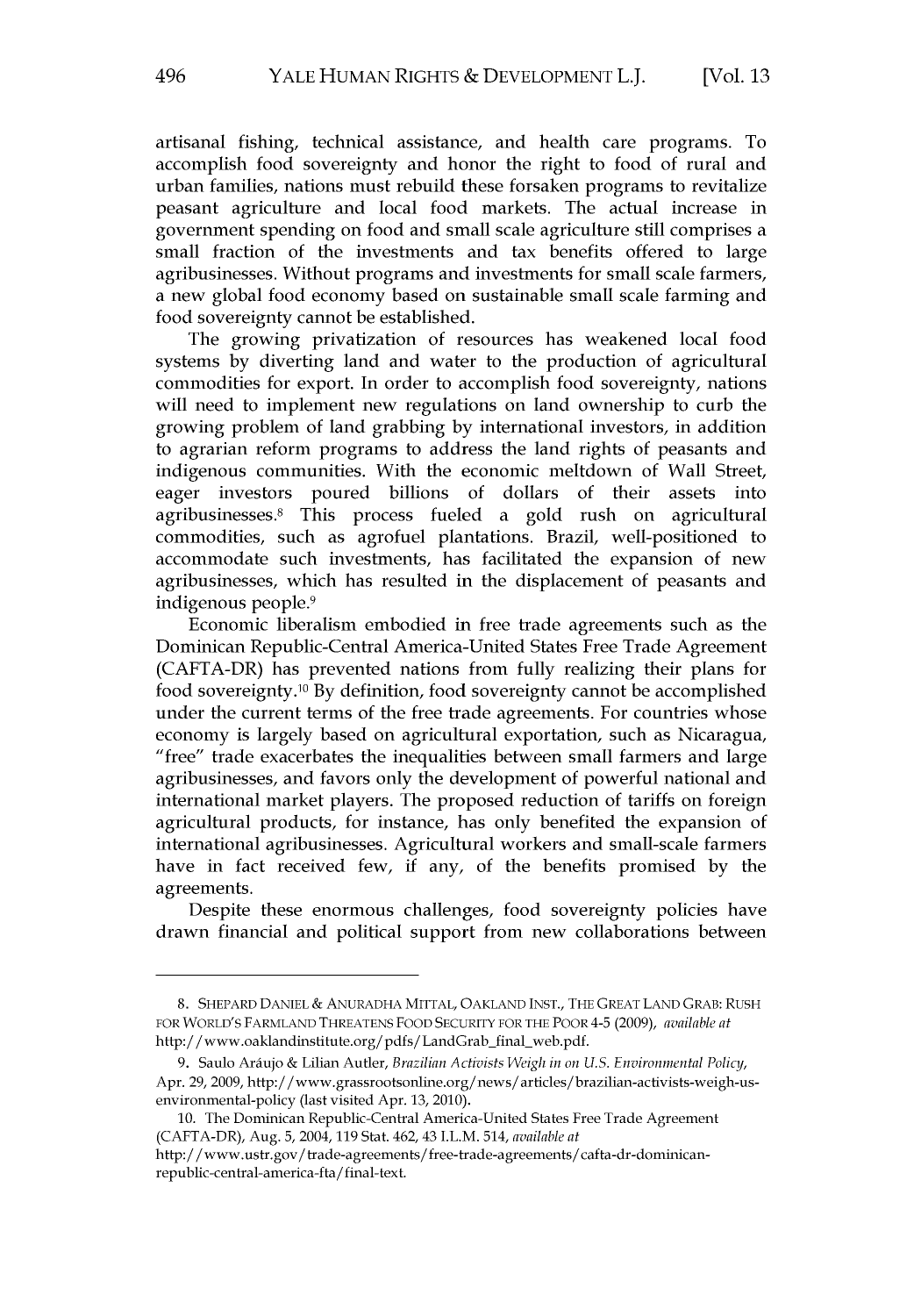nations, such as the Bolivarian Alliance for the Peoples of the America and the People's Trade Agreement (ALBA-TCP) and the Union of South American Nations **(UNASUR).** Created **by** a block of countries in response to the Free Trade Agreement of the Americas **(FTAA),** ALBA-TCP has helped foster partnerships among Latin American and Caribbean countries in the areas of energy, agriculture, health care, and education. **11** In the area of agriculture, ALBA-TCP seeks to increase food production, and to facilitate trade and technical cooperation between countries. ALBA-TCP initiatives are also supported **by** regional social movements that are mobilizing for greater participation in the decisions of this regional block. Among these social movements is La Via Campesina International, an international network of 149 organizations of peasants, indigenous, pastoralists and fishermen of **69** countries. 12 La Via Campesina has proposed several policies to attain food sovereignty, including:

The enforcement of land rights of peasants, indigenous, afrodescendents and fishermen communities through *agrarian reform* plans that are not limited to redistribution of land and demarcation of territories of traditional communities, but also dedicated to the establishment of better infrastructure and government services integral to the development of communities. The Brazilian Landless Movement (MST), one of La Via Campesina's largest member-organizations in Latin America, has helped to settled over **1.5** million peasants through pressuring governments to enforce constitutional land rights of rural communities. **<sup>13</sup>**

*The protection of biodiversity and local seeds,* which includes recognizing traditional knowledge embodied in the development of new crop varieties; the contribution of fishermen, pastoralists, and peasants in the preservation of biodiversity; the right of farmers to maintain and multiply their own seeds; the right of fishermen, pastoralists and forest dwellers to lead environmental conservation efforts; and access to biodiversity reserves.

The inclusion of *peasants and indigenous rights* in national laws. The National Confederation of Peasant Indigenous Women "Bartolina Sisa" **(CNMCIO-BS),** one of La Via Campesina's members in Bolivia, along with other indigenous organizations, has participated in an effective political strategy that resulted in a new national constitution that recognizes cultural diversity and indigenous rights to full citizenship as prerequisites to food sovereignty.

The promotion of *sustainable agriculture policies* seeking to increase

**<sup>11.</sup>** ALBA-TCP, Agreement for the Application of the Bolivarian Alternative for the Peoples of America and the Peoples' Trade Agreement, Boli.-Cuba-Ven., Apr. **29, 2006,** *available at* http://www.alternativabolivariana.org/modules.php?name=Content&pa= showpage&pid=2076.

<sup>12.</sup> Annette Aur6lie Desmarais **&** Luis Hernandez Navarro, *Voices from Maputo: La Via Campesina's Fifth International Conference, in* **N.** AM. **CONG. ON** LATIN AM. REP. **ON** THE AMS. **(2009).**

**<sup>13.</sup>** MOVIMENTOS Dos TRABALMADORES RURALSSEM TERRA (MST), MST: **LUTAS E CONQUISTAS 8-11** (2010), http://www.mst.org.br/sites/default/files/MST20Lutas%20e%20 Conquistas%20PDF.pdf.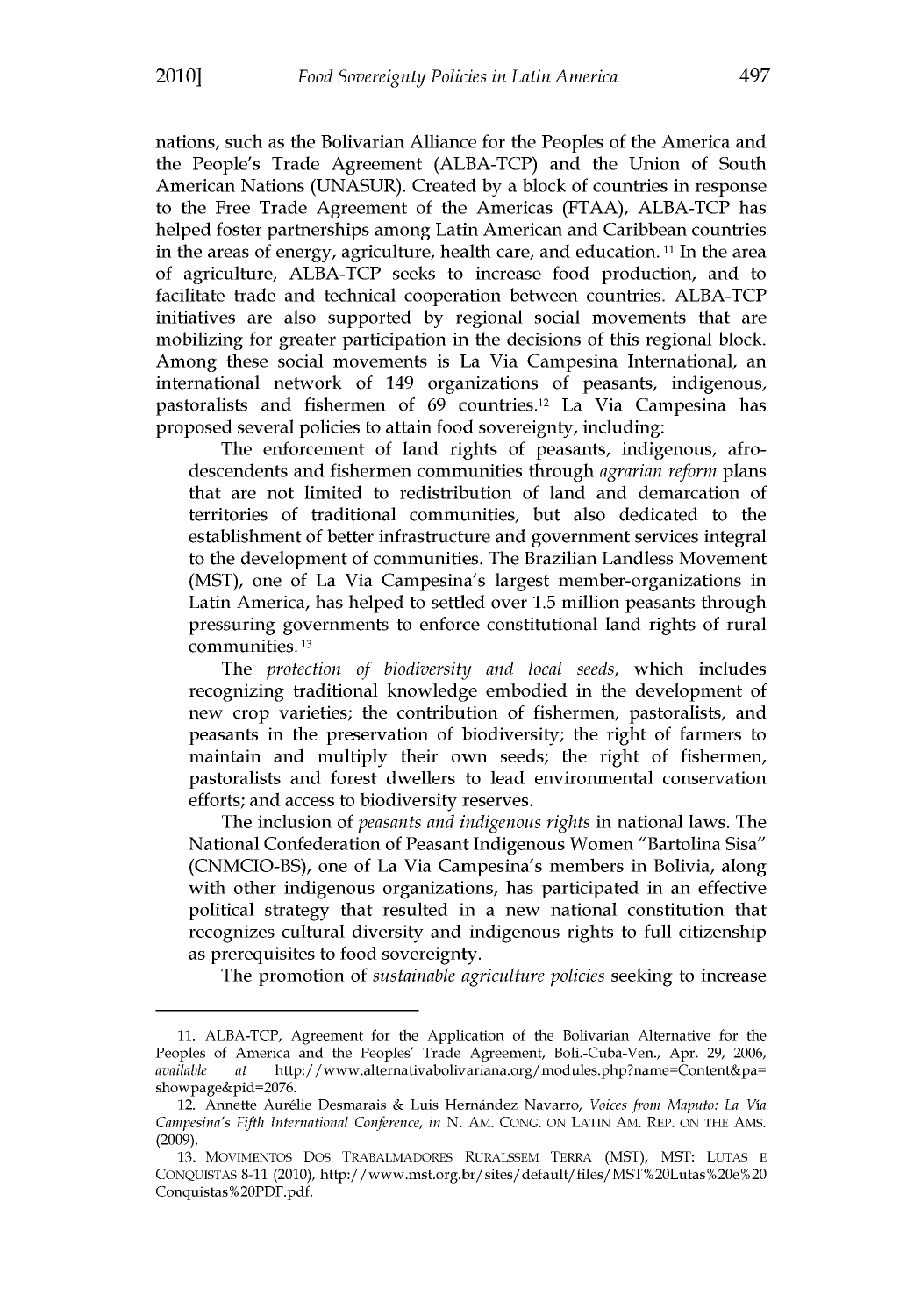self-reliance of farming families and communities, promote environmental stewardship, and generate healthy foods. La Via Campesina International has identified 45 sustainable practices in Latin America to improve soil and water conservation, increase food production and address the needs of local communities.

These local sustainable practices are disseminated through communitydriven actions. From the bottom up, peasants and indigenous communities are inspiring a new wave of food policies in Latin America. Some of these development practices have been multiplied and transformed into local programs of food sovereignty. One example of such grassroots-driven policy initiatives is the One Million Cisterns Project that involves the construction of rainwater catchment systems to increase water supply for domestic use and agriculture **by** over **700** grassroots organizations in Northeast Brazil. 14 The Brazilian Semi-Arid Network **(ASA)** has built more than **287,439** cisterns benefiting **1.29** million people. In terms of increasing freshwater reserves, the organization has built water infrastructure capable of storing 1.2 billion gallons of fresh water."s ASA's success in implementing those policies shows the potential of transforming community-led initiatives into national policies. Nevertheless, such collaborations between social movements and governments in Latin America are infrequent.

Other factors constraining the development of food sovereignty policies in the region include: contradictions between current development policies and poverty alleviation programs; free trade agreements; intervention policy debates **by** outside players, such as international financial institutions; and the growing militarization as an enforcement strategy for economic liberalism. As discussed in the next Part, some of these influences present themselves in the policies of Brazil, Nicaragua, and Bolivia.

#### III. THE BRAZILIAN **CONTEXT**

Brazil has enacted the "Zero-Hunger strategy," a multi-pronged food security policy based on the idea of eradicating hunger **by 2015,16** a benchmark defined in the Millennium Development Goals **(MDG).** The **MDG** consists of policy recommendations set **by** the United Nations to address social and economic inequalities. The government's implementation of the "Zero-Hunger strategy" can be divided in two major categories: "short-term impact" programs to address immediate needs of families living with food insecurity; and "long-term impact" initiatives to promote structural changes to permanently eliminate hunger.

One of the main short-term impact programs is *Bolsa Familia,* a cash

<sup>14.</sup> **ASA** Brasil, Quem Somos (About Us), www.asabrasil.org.br /Portal/Informacoes.asp (last visited Apr. **15,** 2010).

**<sup>15.</sup>** Interview with Representative, **ASA** Brasil (Mar. **10,** 2010).

**<sup>16.</sup>** Patrus Ananias, *Accelerating the Reduction of Maternal and Child Nutrition: Contributions to the Debate Based on the Brazilian Experience,* **36 STANDING COMM. ON NUTRITION NEWS, 8, 8-9 (2008).**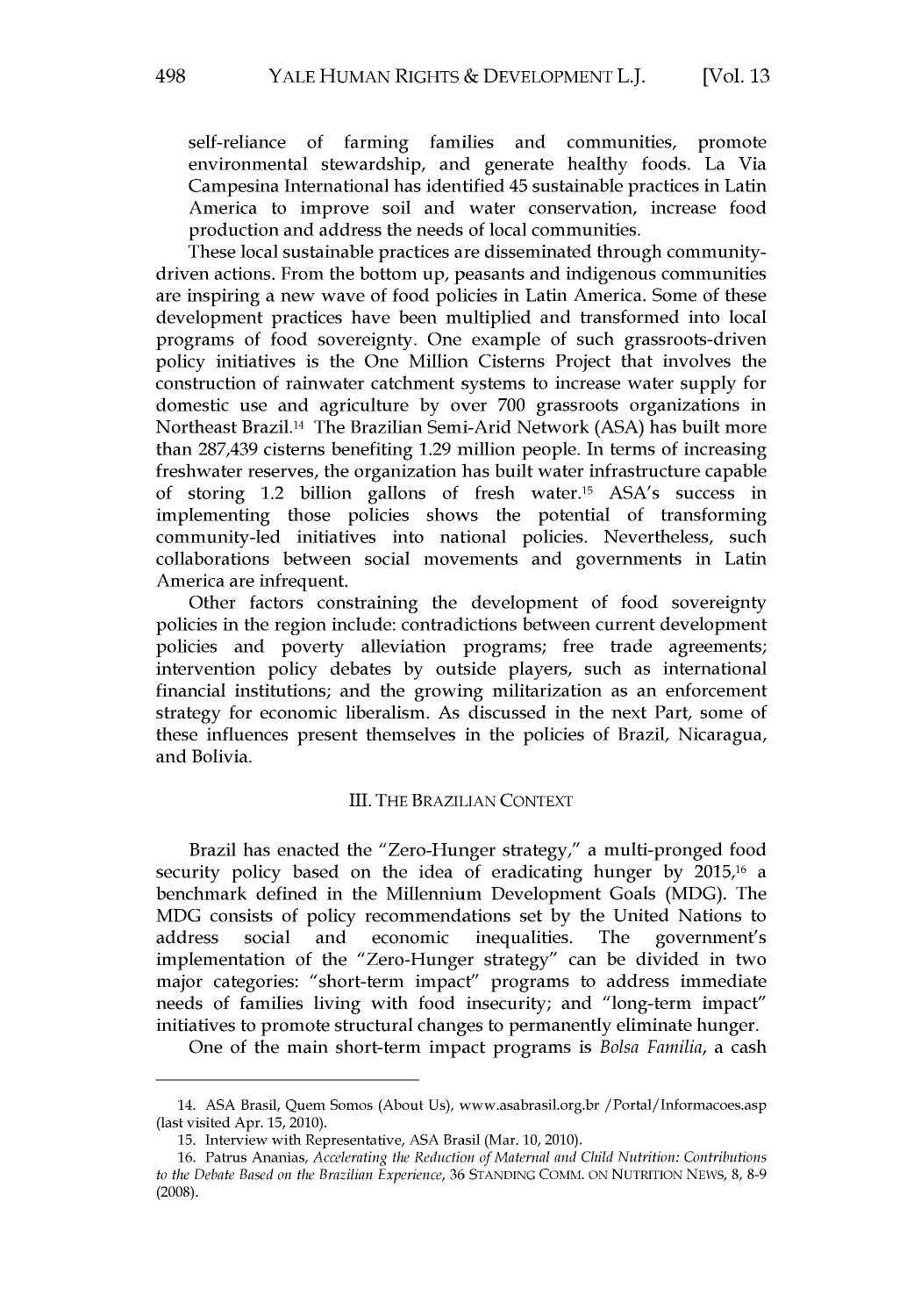transfer initiative that has benefited **11.1** million low-income families with a monthly stipend. 7 In its six years of existence, the *Bolsa Familia has* transferred nearly **\$29** billion dollars to low-income families," and, through coordination with different agencies, it has provided other services, such as health care. Overall, *Bolsa Familia* has helped to mitigate hunger in rural and urban communities in Brazil by complementing families' income.<sup>19</sup> In the long run, the success of the *Bolsa Familia* program will depend on whether it is coupled with or complemented **by** other programs, such as agrarian reform and urban-based income generation projects that address structural barriers that perpetuate hunger.

The "long-term impact programs" are based on strengthening local, small-scale farmers such as the National Program of Family Farming (PRONAF), a loan program, and the Food Acquisition Program **(PAA).** Both programs envision increasing food supply to local markets and reducing hunger in rural areas **by** fortifying small-scale farming, which according to a recent report is still responsible for **38%** of Brazil's food supplies. 20 According to a study **by** the Brazilian Institute of Geography and Statistics (IBGE), family farmers are responsible for **87%** of the total cassava production, **70%** of the national bean production, 46% of all corn produced in Brazil, **38%** of Brazilian coffee, 34% of the national rice production, **58%** of the nation's milk, **59%** of all pigs raised in the country, **50%** of the poultry production, **30%** of the animal protein originated from cattle herds, 21% of Brazil's wheat production, and **16%** of Brazil's soybeans, a crop often associated with large agribusinesses.<sup>21</sup> Despite their incredible potential, small-scale farmers did not receive proper attention **by** the federal government. Through PRONAF, Brazil failed to improve lending programs to small-scale farmers, which has led to falling short on expectations to increase food reserves and strengthen local economies. Current restrictions and bureaucratic obstacles have discouraged smallscale farmers from accessing funds, which, in turn, perpetuates disparities among farmers, instead of reducing them. In contrast, wealthier farmers with more resources and influence in the political sphere have been able to negotiate the terms and conditions of loans, including the cancellation of debts with the federal government.<sup>22</sup>

<sup>17.</sup> Press Release, Ministério das Relações Exteriores, Soberania e Seguranca Alimentar e Nutricional no Brasil: Politicas Publicas Inovadoras, **3** (Jan. **26, 2009).**

**<sup>18.</sup>** Press Release, Fome Zero, Presidencia da Republica, Bolsa Familia Completa Seis Anos Investimentos de R\$ 52,7 Bilhões, (Oct. 20, 2009), *available* http://www.fomezero.gov.br/noticias/bolsa-familia-completa-seis-anos-com-investimentosde-r-52-7-bilhoes.

**<sup>19.</sup>** FABlO VERAS SOARES, RAFAEL PEREZ RIBAS, **&** RAFAEL GUERREIRO OSORIo, **INT.** POVERTY CTR., **EVALUATING** THE IMPACT OF BRAZIL'S **BOLSA** FAMILIA: **CASH** TRANSFER PROGRAMMES IN COMPARATIVE PERSPECTIVE, **1 IPC EVALUATION NOTE, 1,** 5-7, 14 **(2007).**

<sup>20.</sup> Press Release, Fome Zero, Presidencia de Republica, Censo Confirma: Agricultura Familiar **6** Responsavel Pela Seguranga Alimentar dos Brasileiros (Oct. **13, 2007),** *available at* http://www.fomezero.gov.br/noticias/censo-confirma-agricultura-familiar-e-responsavelpela-seguranca-alimentar-dos-brasileiros.

<sup>21.</sup> Governo Federal, Brasilia, Instituto Brasileiro De Geografia **E** Estatistica, Censo Agropecudrio-Agricultura Familiar **2006 (2009),** *available at* http://www.ibge.gov.br /home/presidencia/noticias/noticia\_impressao.php?id\_noticia=1466.

<sup>22.</sup> COMISSAO PASTORAL **DA** TERRA (PASTORAL **LAND** COMMISSION), **0** LATIFUNDIO **E SUAS**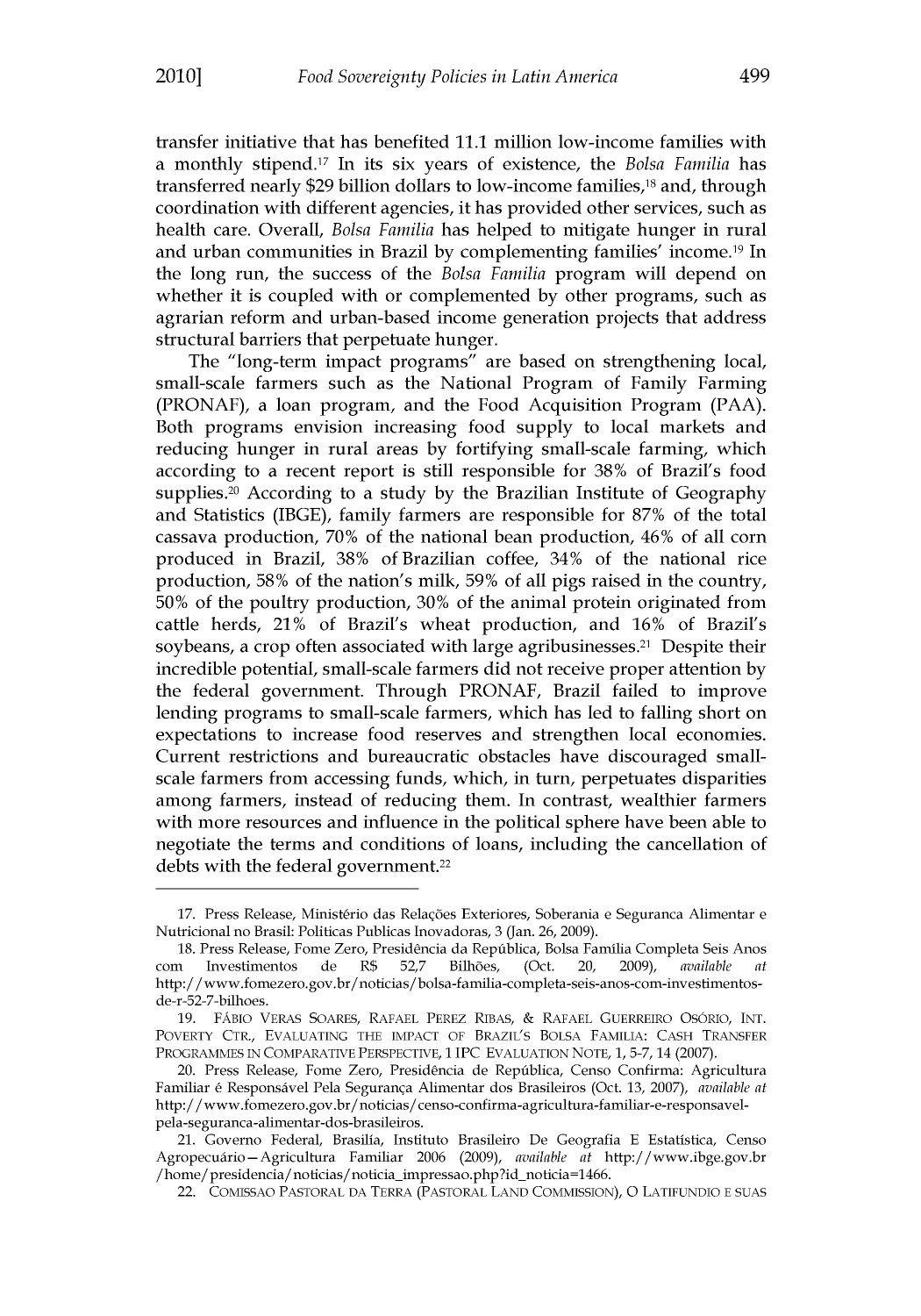Brazil's food and agricultural policies exemplify a dilemma common to many Latin American countries. Faced with the hardship of chronic poverty and hunger, the majority of nations have been unable to cut ties with trade-orientated development. In the case of Brazil, the largest economy in the region, the government has launched a development plan to support large agribusinesses. Through the Accelerated Growth Program **(PAC),** an initiative to enhance economic growth **by** favoring large food production operations, Brazil bets that new, PAC-promoted infrastructure will offer the conditions needed to undergird steady national economic growth and, thus, eliminate hunger. In terms of "agricultural development," **PAC** seems poised to work permanent changes in Brazil's rural landscapes. In the Amazon region, the expansion of agrofuel plantations is contributing to a steady deforestation process. In the dry Northeast region, the watershed transposition of the Sio Francisco River basin to irrigate plantations of large agribusinesses is displacing indigenous and Afro-descendant communities.<sup>23</sup>

In many ways, **PAC** undermines what the Zero-Hunger strategy endeavors to accomplish. Current **PAC** infrastructure projects displace rural families from their lands so that those lands may be repurposed for industrial agriculture operations that require less labor and whose products bring little benefit to local communities. As a result, traditional rural communities, threatened **by** these development projects, must depend on government services for basic needs. **PAC** thus exacerbates the loss of land rights **by** those rural communities that are important food suppliers to local markets. Without land and a livelihood, those farmers will primarily be the ones to depend on the small *Bolsa Familia* stipend to alleviate food insecurity.

### IV.THE **NICARAGUAN CONTEXT**

Tied to the CAFTA-DR, Nicaragua faces an uphill battle to achieve the conditions necessary to reconstruct its food sovereignty and address its population's right to food. Conceived to increase trade, CAFTA-DR has increased economic dependence on the success of large corporations. In fact, the free trade agreement with the United States has favored large operations whose businesses are in the same production and marketing chain as transnational companies. In the case of agriculture, farmers from both Nicaragua and United States are dependent on the products, infrastructure, and capital of these firms.

Lacking leverage to renegotiate trade agreements so that they would not have such a devastating impact on food security, Nicaragua depends

TRINCHEIRAS (2004), http://www.cptnac.com.br/?system=news&action=read&id= 1180&eid=5 (last visited Apr. **13,** 2010).

**<sup>23.</sup>** COMISSAO PASTORAL **DA** TERRA (Pastoral Land Commission), THE SAO *FRANCISCO* RIVER DIVERSION PROJECT **- LULA'S** FOLLY, Nov. **27, 2007,** www.tradeobservatory.org/ibrary.cfm?reflD=101066 (last visited Apr. **13,** 2010).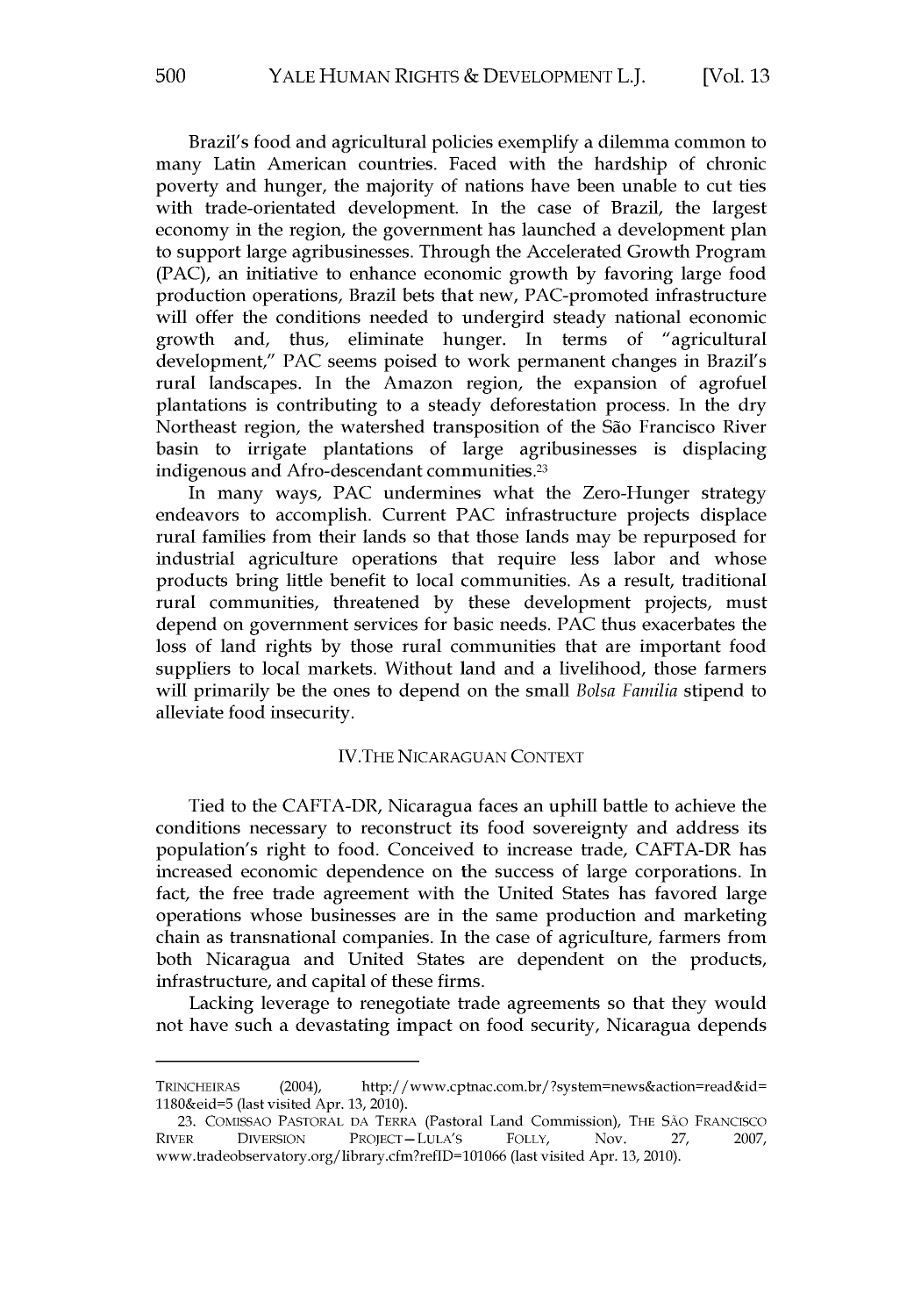on CAFTA-DR's trade rules to keep its economy afloat. Even though the country has been able to generate revenue through trade of its products  mostly clothing and textiles through CAFTA-DR-Nicaragua has enjoyed little benefit from it. Trade of agricultural products, for instance, depends on large national and international agribusinesses which often demand more incentives, including access to natural resources. According to a recent study of the United Nations' Department of Economic and Social Affairs, CAFTA-DR has not contributed significantly to the development of Nicaragua's agricultural sector.<sup>24</sup> It bears noting that the study refers to the large agribusinesses that currently dominate Nicaragua's agricultural trade. Katarina Wahlberg also emphasizes the asymmetries between the main players-large agribusinesses in Nicaragua and the United Sates- and what it represents to the regional development:

**CAFTA** is the first sub-regional agreement negotiated between such unequal trading partners. While agriculture contributes only 2% to the **GDP** of the **US,** it contributes **17%** to the **GDP** of Central America on average, and in Nicaragua it represents **32%.** Moreover **36%** of the labor force in Central America is employed in agricultural activities, whereas the agricultural sector in the **U.S.** employs only 2% of the labor force.<sup>25</sup>

As Wahlberg also points out, because of these asymmetries between the economies of United States and Nicaragua, **"CAFTA** will have much deeper and wide-reaching effects in Central America than it will have in the **U.S."26** The problems of Nicaragua's already vulnerable peasant economy deepened with CAFTA-DR, as cheaper products from the United States flooded the Nicaraguan market.<sup>27</sup> Unable to compete with large transnational corporations, small-scale farmers began to disappear, ultimately deepening the food crisis in rural and urban communities. <sup>28</sup> With few alternatives, these small-scale farm families have been forced to migrate to **El** Salvador and Costa Rica to work in plantation fields or even further north to the United States. Many of these workers do not migrate permanently. They often travel to find work during the growing season and return to their communities when work is scarce. The migration flux  back to Nicaragua – exacerbates the level of food insecurity in rural areas, as the majority of these workers are landless farmers who do not have any

<sup>24.</sup> **U.N.** Dep't of Econ. and Soc. Affairs, *Liberalizing Trade, and Its Impact on Poverty and Inequality in Nicaragua, in* AGRICUTLURAL PRICE DISTORTIONS, **INEQUALITY AND** POVERTY (K. Anderson et al. eds, forthcoming 2010), *available at* http://www.un.org/esa/policy/events/iberalizing-trade-vos-sanchez.pdf.

**<sup>25.</sup>** Katarina Wahlberg, *CAFTA from a Nicaraguan Perspective,* GLOBAL POL. FORUM, Aug. 2004, http://www.globalpolicy.org/component/content/article /220/47242.html.

**<sup>26.</sup>** *Id.* **27.** *Id.*

**<sup>28.</sup>** La VIA CAMPESINA, NICARAGUA: INFORME PRELIMINAR **DE LA** MISION INTERNACIONAL (July 2, **2007),** http://www.redmesoamericana.net/?q=node/603 (last visited Apr. 2, 2010); LEONARDO CORRAL, REFORMA **Y TENENCIA DE LA** TIERRA **EN** NICARAGUA **(1999),** *available at* http://www.landnetamericas.org/docs/Reforma%20y%20tenencia%20en%20Nicaragua.pdf.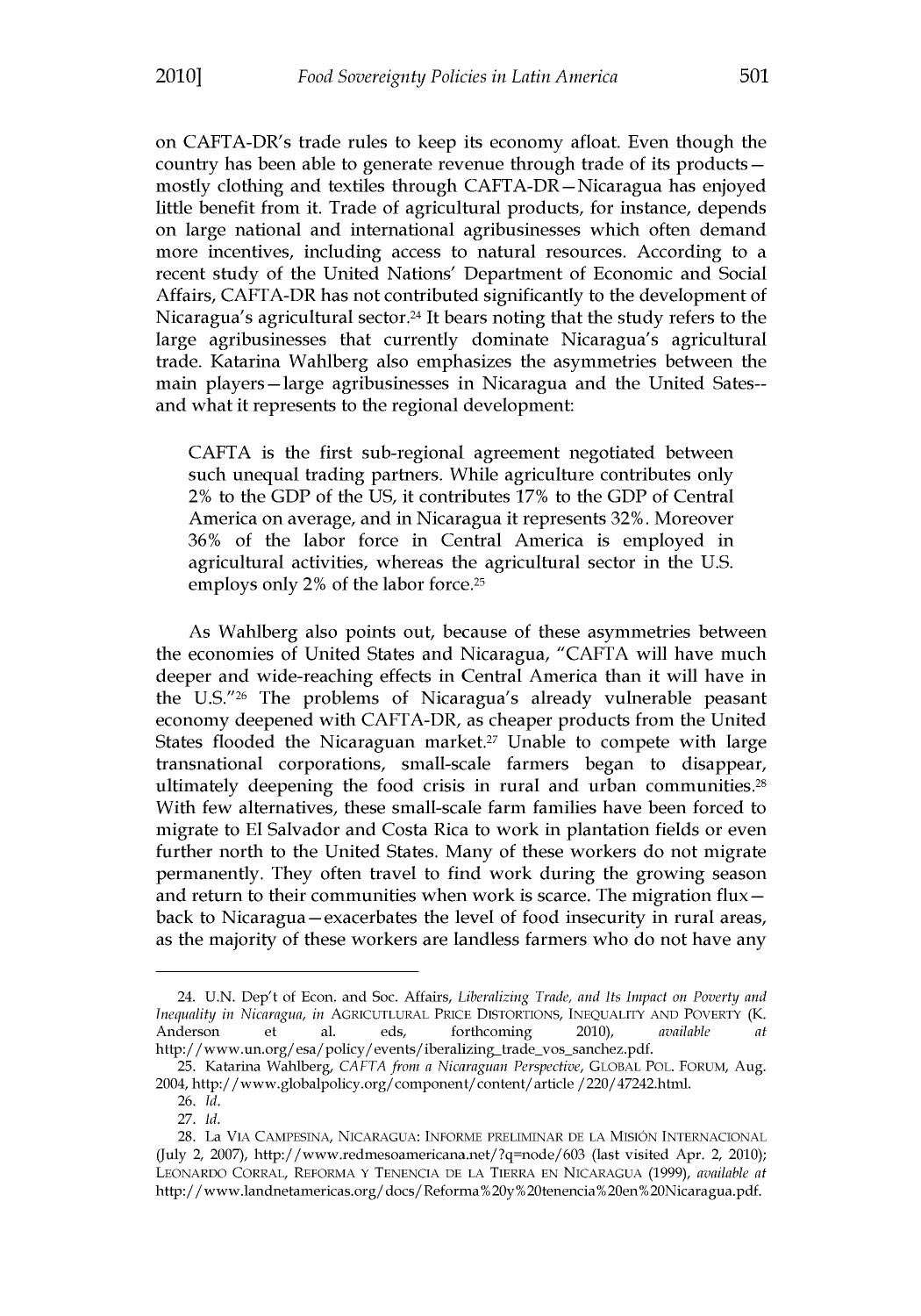place to grow their own food to sustain their families.<sup>29</sup>

Under **CAFTA,** short-term policy options such as the Zero-Hunger Program to alleviate the hunger of landless families have yielded little benefit. Seeking alternatives to CAFTA-DR, Nicaragua's government has fostered partnerships with other nations affiliated with the Bolivarian Alliance for the Peoples of the America and the People's Trade Agreement (ALBA-TCP). Created as a counter-response to the model of free trade agreements, ALBA-TCP has become a source of financial and technical support to poor nations in Latin America and the Caribbean region. $30$ ALBA-TCP nation-members have created trade deals and developed cooperation programs around energy, education, health care, and agriculture. With ALBA-TCP's support, Nicaragua is implementing programs to mitigate the effects of poverty and hunger.<sup>31</sup> Aligned with ALBA-TCP's policies, the current administration has been able to strengthen its plans to boost food production in peasant communities through small-scale farmers' cooperatives. In addition, the government has implemented a program similar to Brazil's Zero-Hunger strategy. The Nicaraguan program involves the distribution of both food to meet shortterm needs, and animals, seeds, and tools to increase rural families' capacity to produce their own food. The program aims to benefit **75,000** families. <sup>32</sup>

With respect to long-term policy, peasant organizations and their allies have coordinated efforts in the drafting and advocacy of a new food law through the Working Group on Food Sovereignty, Food Security, and Nutrition **(GISSAN).13** The Food Sovereignty, Food Security, and Nutrition law mandates that government departments a) coordinate their programs to enhance national food sovereignty and food security, and **b)** guarantee an opportunity for citizens to participate in decision-making. The law also creates a new position to oversee the implementation of food security programs. It also establishes a legal framework to regulate the participation of transnational companies in the local food economy and to help local organizations and governments restore local food culture and peasant

**<sup>29.</sup>** *See* La VIA **CAMPENSINA** *supra,* note **25.**

**<sup>30.</sup>** Juan Antonio Mejia Guerra, America Latina en Movimiento, *ALBA: U Ln nuevo esfuerzo de integracidn latinoamnericana y caribenta?,* Sept. **8, 2008,** *available at* http:/ / alainet.org/active/26170.

**<sup>31.</sup>** Acuerdo Energetico Del Alba, Nica.-Venez., Apr. **29, 2007,** *available at* http://www.alianzabolivariana.org/modules.php?name=News&file=article&sid=1805; Memorandum De Entendimiento Entre **El** Ministerio Del Poder Popular Para Las Telecomunicaciones Y La Informatica De La Republica Bolivariana De Venezuela Y **El** Instituto De Telecomunicaciones Y Correos (Telcor) De La Republica De Nicaragua, Nica.- Venez., Jun. 3, 2007, *available at http://www.alianzabolivariana.org/modules.php?name=* Content&pa=showpage&pid=1607.

**<sup>32.</sup>** FOOD FIRST **INFO. AND** ACTION NETWORK **INT.,** *Nicaragua: The Right to Food and the Fight Against Hunger: One year of the Zero-Hunger Program, in* RIGHT TO FOOD **AND** NUTRITION WATCH **63, 63-66** (Oct. **2009),** *available at* http://www.fian.org/resources/documents/rtfnwatch/right-to-food-and-nutrition-watch-2009/pdf.

**<sup>33.</sup>** Grupo de Interes por la Soberania **y** Seguridad Alimentaria **y** Nutricional **(GISSAN), GISSAN,** http://gissannicaragua.org/ (last visited Apr. **7,** 2010) (describing the group's constituency, mission statement, and activities).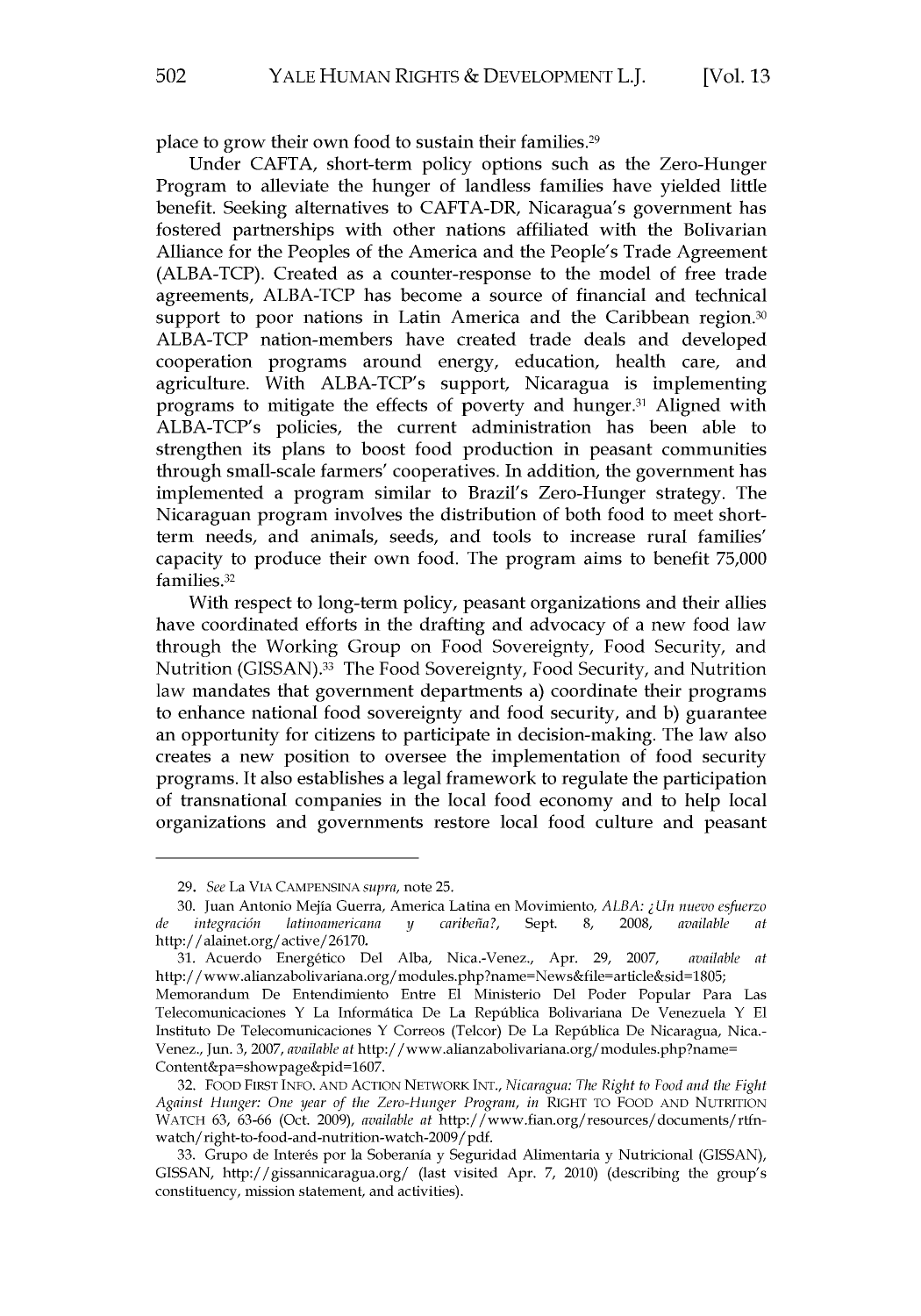agriculture.

Through this law, peasant organizations also tried to address an important aspect of food sovereignty: farmers' control over their seeds. Poverty and food insecurity have forced farm families to consume grains reserved as seeds for the next season. The reduction of those reserves has adversely affected farmers' capacity to replenish their reserves. Such reserves are essential to sustainable agriculture because farmers minimize risk **by** planting different varieties of the same crop. The depletion of these reserves exacerbates the loss of biodiversity. As in other countries, Nicaragua's peasant communities have been increasingly dependent on fewer commercial crop varieties produced **by** a few international agribusinesses such as Monsanto and Bayer.34 Limited **by** CAFTA-DR's statutes, the new food sovereignty law in Nicaragua does not restore full control over the production, distribution and marketing of seeds to farmers. The seed market oligopoly in Nicaragua, encouraged **by CAFTA-**DR, demonstrates that food sovereignty cannot be accomplished under the terms of current free trade agreements.

#### V. THE **BOLIVIAN CONTEXT**

Bolivia is an emblematic example of the challenges that Latin American nations face to attain food sovereignty. In **2006,** the country underwent a constitutional assembly process to address long-standing social and cultural inequalities among its populations. $35$  The constitutional assembly emphasized the rights of Bolivia's indigenous majority to selfdetermination, e.g., their political autonomy, recognition of the thirty-six different indigenous ethnic groups and rights to land, water, and food.<sup>36</sup> Seen as a key issue in the drafting of the new constitution, resource rights were critical to Bolivia's plans for the nationalization of gas reserves, exploitation of mineral reserves, and implementation of food sovereignty policies.<sup>37</sup> These constitutional provisions represent a sharp departure from

http://www.biodiversidadla.org/content/view/full/48207 (last visited at Apr. **7,** 2010); GIORGIO TRUCCHI, **LA** SEMILLA CRIOLLA **ES** IMPRESCINDIBLE PARA ALCANZAR **LA** SOBERANIA ALIMENTARIA **(2009),** http://www.rel-uita.org/agricultura/alimentos/semillas de

<sup>34.</sup> GIORGIO TRUCCHI, NICARAGUA: SOBERANIA Y SEGURIDAD ALIMENTARIA FRENTE **A** LOS **TLC** Y **LA CRISIS** ECONOMICA, BIODIVERSIDAD **EN** AMERICA LATINA **Y EL** CARIBE **(2009),**

identidad.htrn (last visited Apr. **7,** 2010); AGENCIA LATINOAMERICANA **Y** CARIBENA **DE COMUNICACION, NICARAGUA:** ENTIDADES **PIDEN ACCION DEL** GOBIERNO CONTRA **INGRESO DE** TRANSGENICOS **(2007),** *available at* http://www.redmesoamericana.net/?q=node/502. *See also* Special Rapporteur on the right to food, Background Document to the Report **(A/64/170)** presented in October **2009 by** Special Rapporteur on the right to food Olivier de Schutter at the 64th session of the UN General Assembly (June 2009), *available* http://www.keinpatent.de/uploads/media/seed-policies.pdf.

**<sup>35.</sup>** Pilar Uriona Crespo **&** Dunia Mokrani Chavez, *Democracy and Conflict: Bolivia's Constituent Assenibly, Federal Government and Departmental Autonomy Statutes,* AMERICAS PROG. REP'T, Aug. 22, **2008** (Nalina Eggert trans.), *available at* http://americas.irconline.org/am/5487.

**<sup>36.</sup>** Constitucion de la Republica Bolivariana de Venezuela, tit. VI, ch. **I,** art. **2-3,** as amended, Gaceta Oficial, **30** de Diciembre de **1999** (Venez.), available at http://pdba.georgetown.edu/Constitutions/Venezuela/ven 1999.html.

*<sup>37.</sup> Td.*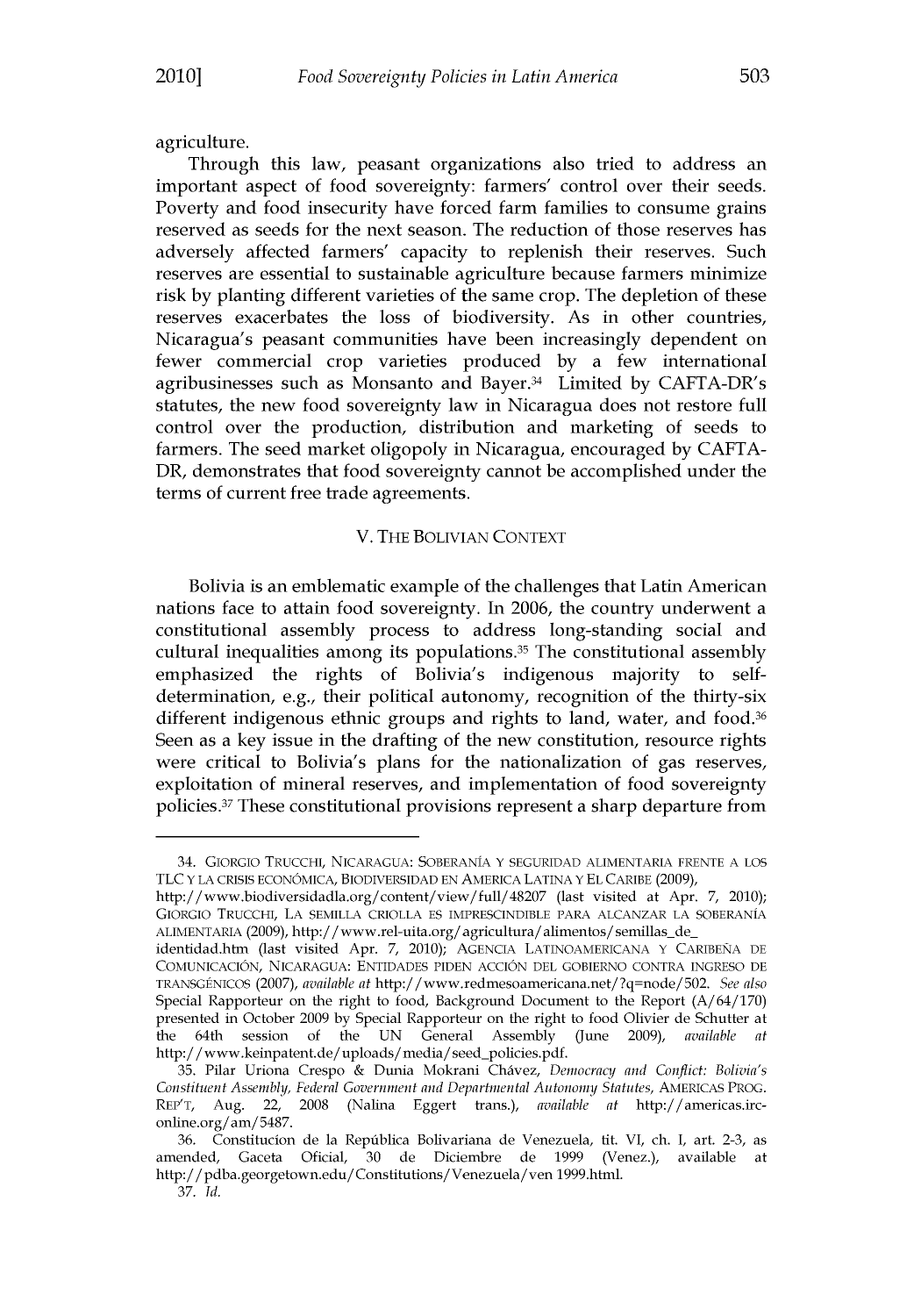past policies and have precipitated a political conflict between the central administration and regional oligarchies, mainly around the issue of limitations on land ownership.<sup>38</sup> Bolivia's new supreme law limits land ownership to **5,000** hectares, a regulation that has amounted to a conflict between the central government and oligarchy-controlled departments. For decades, international investors and local agribusinesses enjoyed Bolivia's policies encouraging industrial agriculture.39

Brazilian soybean farmers, for example, controlled large tracts of land in the fertile lowlands of Bolivia's eastern region. Soy production, however, sold mostly in the international market, brought little benefit to local communities, apart from a few jobs on the farms.

Contending with resource exploitation **by** "third parties," often an international investor, Bolivia's constitutional assembly went beyond nationalizing resources, agriculture and food, and associated the achievement of a sustainable future for all to the right of local communities to produce food. Still, one of the main challenges of food sovereignty laws in Bolivia is the transformation of the agrarian structure. Embattled landowners and political groups in the dissident departments of Pando, Beni, Santa Cruz, and Tarija are blocking government plans to redistribute land to peasants and indigenous people.<sup>40</sup>

Bolivia's new constitution, as well as the National Development Plan, defines food sovereignty and peasant agriculture as the country's priority for development.<sup>41</sup> The National Development Plan promotes food sovereignty as a development goal that guarantees the fundamental human rights of peasants and indigenous families and will result in a proper diet and dignify the work of peasant agriculture.<sup>42</sup> With this development perspective in mind, the Bolivian government crafted the Food Security and Food Sovereignty Policy. This legislation, approved in February of **2006,** increases government intervention in food production and markets. Also, Bolivia's food policy defines guidelines for technical assistance for rural development programs, regulation of markets, and

**<sup>38.</sup> JON** BRIGHT, **FUNDACION** PARA LAS RELACIONES **INTERNACIONALES** Y **EL** DIALOGO EXTERIOR, **UN CHOQUE NACIONAL DE MUNDOS** MULTIPLES **(2008),** *available at* http://www.fride.org/publicacion/475/bolivia-un-choque-nacional-de-mundos-multiples.

**<sup>39.</sup>** Avendano Luis Fernando, **78%** *Pide Limite de 5.000 Ha,* Los TIEMPOS, Jan. **26, 2009,** *available at* http://www.lostiempos.com/diario/actualidad/nacional/20090126/78-pidelimite-de-5000-ha 19417 30681.html.

<sup>40.</sup> PILAR URIONA CRESPO **&** DUNIA MOKRANI CHAVEZ, DEMOCRACY **AND** CONFLICT: BOLIVIA'S **CONSTITUENT ASSEMBLY,** FEDERAL **GOVERNMENT AND DEPARTMENTAL AUTONOMY STATUTES** (AMERICAS PROGRAM REPORT, CTR. FOR **INT'L** POL.) (Nalina Eggert trans., July 22, *2008), available at* http://americas.irc-online.org/am/5487; *see generally* **ISABEL** MORENO **&** MARIANO AGUIRRE, RE-FOUNDING THE **STATE** IN BOLIVIA 12-14 (FRIDE) (July **2007),** *available at* http://www.fride.org/publicacion/170/la-refundacion-del-estado-en-bolivia.

<sup>41.</sup> Constitucion de la Republica Bolivariana de Venezuela, *tit.* VIII, art. **215,** *as amended,* Gaceta Oficial, **30** de Diciembre de **1999** (Venez.), *available at* http://pdba.georgetown.edu/Constitutions/Venezuela/ven 1999.html.

<sup>42.</sup> REPUBLICA **DE** BOLIVIA, **PLAN NACIONAL DE** DESARROLLO: BOLIVIA DIGNA, **SOBERANA** PRODUCTIVA **Y** DEMOCRATICA PARA VIVIR BIEN **(2006-10)** *available at* http://www.constituyentesoberana.org/3/propuestas/gobierno/11\_Min\_Planificacion\_Plan Nal Desarrollo Nal.pdf (translated **by** author).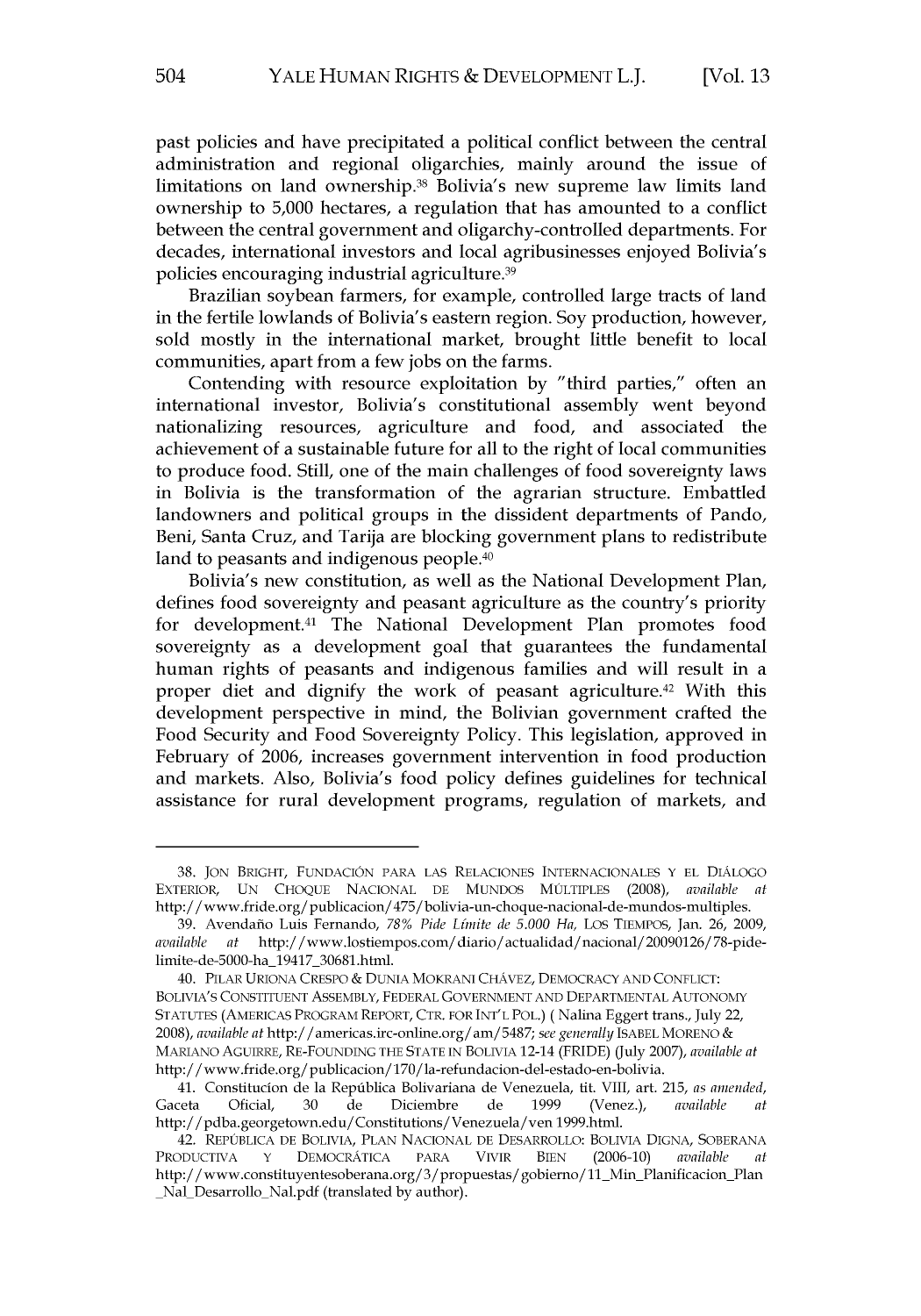investments in infrastructure for small and medium-scale farmers.<sup>43</sup>

The Food Security and Food Sovereignty Policy of **2006** imposes market regulations to prevent, or at least mitigate, the impact of the sort of food shortages that occurred in **2008.** The policy promotes actions such as: a) regulating of food imports to protect national production; **b)** defining of new regulations for agricultural exports, mainly foodstuffs; c) establishing price regulation mechanisms for grains and other agricultural products sold in internal markets; and **d)** combating market speculation and smuggling of agricultural products. Similar market regulations were used in Latin America before the neoliberal structural adjustments. Because of the recent food crisis, governments throughout the region have reinstituted some pre-1990s market regulations on foodstuffs for domestic consumption and export in an effort to reduce the impacts of market speculation in the national economies. Overall, these policies will mitigate the consequences of market speculation but not eliminate the effects of a changing global market, where storage and distribution ports have been increasingly controlled **by** a few corporations. To be effective, the Bolivian government will need to create programs to improve processing and storage of products from small and medium scale farmers. **All** these initiatives will take several years to generate results and, for this reason, the efficacy of Bolivia's comprehensive policies remains to be seen.

#### VI. **CONCLUSION**

When the subject is the food crisis, a dark-humor joke has become common among peasants and indigenous peoples in Latin America: "Crisis? What crisis? We always live in a crisis mode."

Rural families are aware that the world has failed them. The false promises of industrial agriculture and free trade policies generated hunger and destroyed families' capacity to maintain their livelihood and food production. In Latin America, the neoliberal recipes of the Washington Consensus have dismantled essential government services to rural families. Resilient, peasants and indigenous people have maintained their traditions and knowledge throughout generations that outlived the crises.

According to a recent report from the **ETC** Group, "The work of peasants and pastoralists to maintain soil fertility is **18** times more valuable than the synthetic fertilizers provided **by** the seven largest corporations."44 Further, the same report states that peasant agriculture consumes seventyfive percent less than industrial agricultural operations to produce the same vegetable, grain or animal protein. This information supports the assertion from climate justice advocates that small scale farming could help to mitigate climate crisis.<sup>45</sup>

<sup>43.</sup> REPUJBLICA **DE** BOLIVIA, MINISTERIO **DE** DESARROLLO RURAL, AGROPECUARIO Y MEDIO **AMBIENTE,** POLITICA **DE** SEGURIDAD Y SOBERANIA ALIMENTARIA **39-63 (2008).**

<sup>44.</sup> ACTION GROUP **ON** EROSION, **TECH. AND** CONCENTRATION **(ETC** GROUP), 102 **COMMUNIQUE,** WHO WILL **FEED Us? QUESTIONS** FOR THE FOOD **AND CLIMATE** CRISES **1 (2009).**

<sup>45.</sup> Stephen Leahy, *Small Farmers Can Cool the World,* INTER PRESS SERVICE, Dec. 12, **2009,** *available at* http:/ /www.commondreams.org/headline/2009/12/12-5.